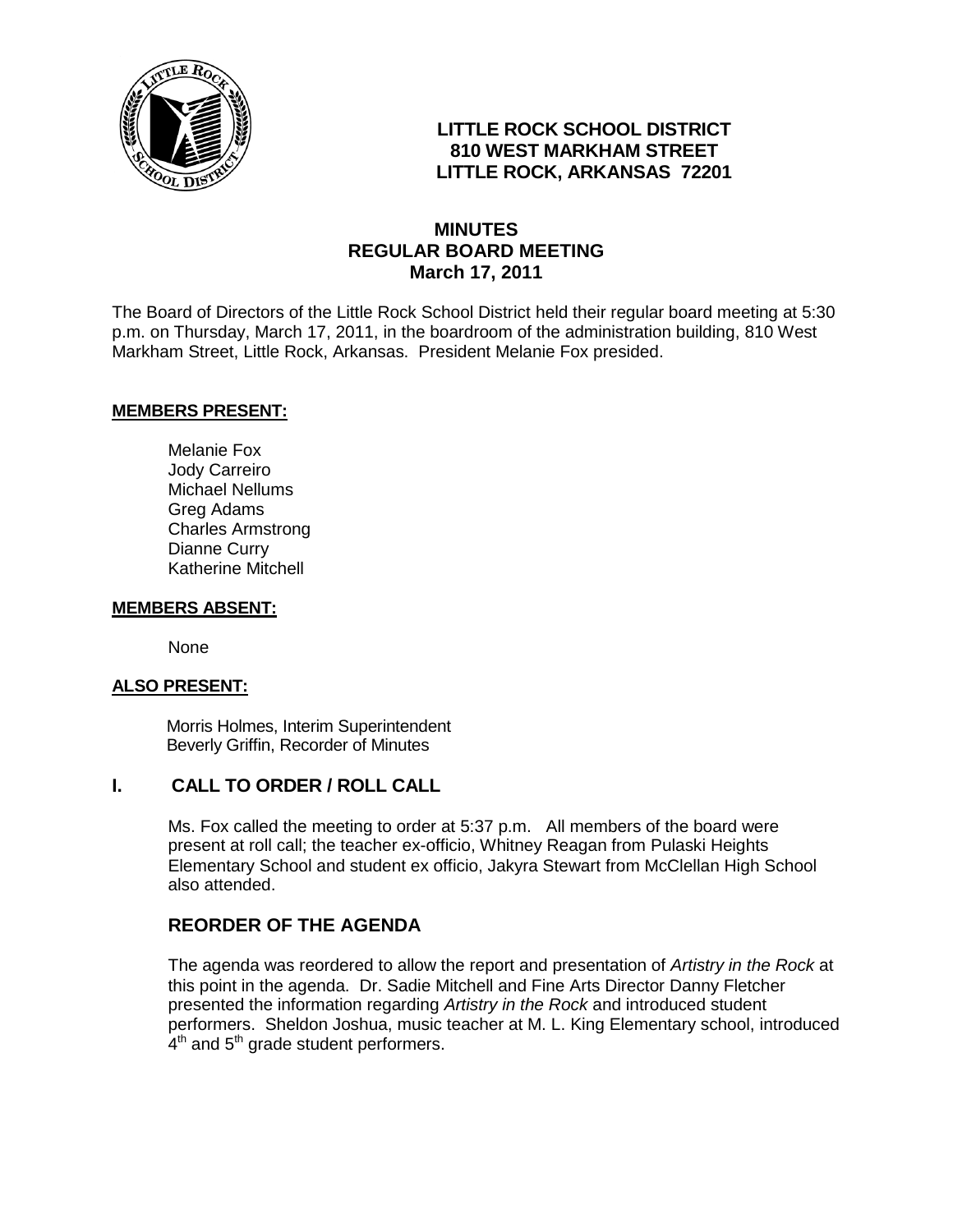*Artistry in the Rock* will be held on Sunday, May 1, from noon until 6:00 p.m. at the Statehouse Convention Center. Mr. Fletcher expressed hope that this would become an annual event to highlight the district's musical, visual and performing arts programs. In addition to student performances, other local artists will perform in support of the district's efforts to provide a quality program. He thanked Mr. Carreiro for his interest in the district's musical program, and for attending many student performances. He also acknowledged Mr. Nellums for his support of the arts through the city's Jazzlights in the Park.

Visual art submitted by elementary students was on display in the board room and will be showcased at the Artistry in the rock event. Dr. Holmes introduced the J. A. Fair High School Male Ensemble and their director, Mr. Keith Hearnsberger. The choral group performed two selections.

## **II. REPORTS/RECOGNITIONS/PUBLIC COMMENTS**

### **A. Citations and Commendations**

At the agenda meeting on March 10, students from the **Central High School Gospel Choir** performed and were recognized for their participation in Black History Month activities at the Second Baptist Church of England, Arkansas. The church's pastor, **Rev. Darrell Montgomery**, asked that the choir be recognized by the superintendent and, as a result, each student was presented with a Superintendent's citation. Choir director **Rhonda Forte** and sponsors **Rosetta Dirden**, **Cynthia Furbee** and **Angela Jackson**  were also presented with citations in recognition of their participation in the success of the CHS gospel choir.

**Second grade students from** Don R. Roberts Elementary recently held a writing contest with the topic *"If I Were a Board Member for a Day."* The top three writers were present and received a citation from the superintendent. In his essay, eight-year-old **Nathan Adams** said he would get a new school built, with a cafeteria where students could choose what they wanted to eat. Students would also be allowed to choose their own teacher. The second place winner was seven year old **Hanna Lynn**, who wrote that she would replace all the trailers with new buildings. She believes that trailers are dangerous. She would also add more time for PE, "because it's fun!" Seven year old **Alyssa Farris was the third place winner.** She would put seat belts on buses because since it is a rule in cars, it should also be a rule on school buses. She also wants to make more new schools in Little Rock like her school, Roberts Elementary. Their teacher, **Michelle Rhodes**, and Principal **Barbara Anderson** were also present.

The student ex officio of the month was **Jakyra Stewart** from **McClellan High School**, and the teacher representative was **Whitney Ragan**, from **Pulaski Heights Elementary**. They received citations in recognition of their term on the board.

#### **B. Partners in Education**

Debbie Milam introduced one new partnership:

**Parkview Magnet High School,** represented by **Dexter Booth** and **Judy Zink,** in partnership with **Purple Cow Restaurant,** represented by **Nicki Smith**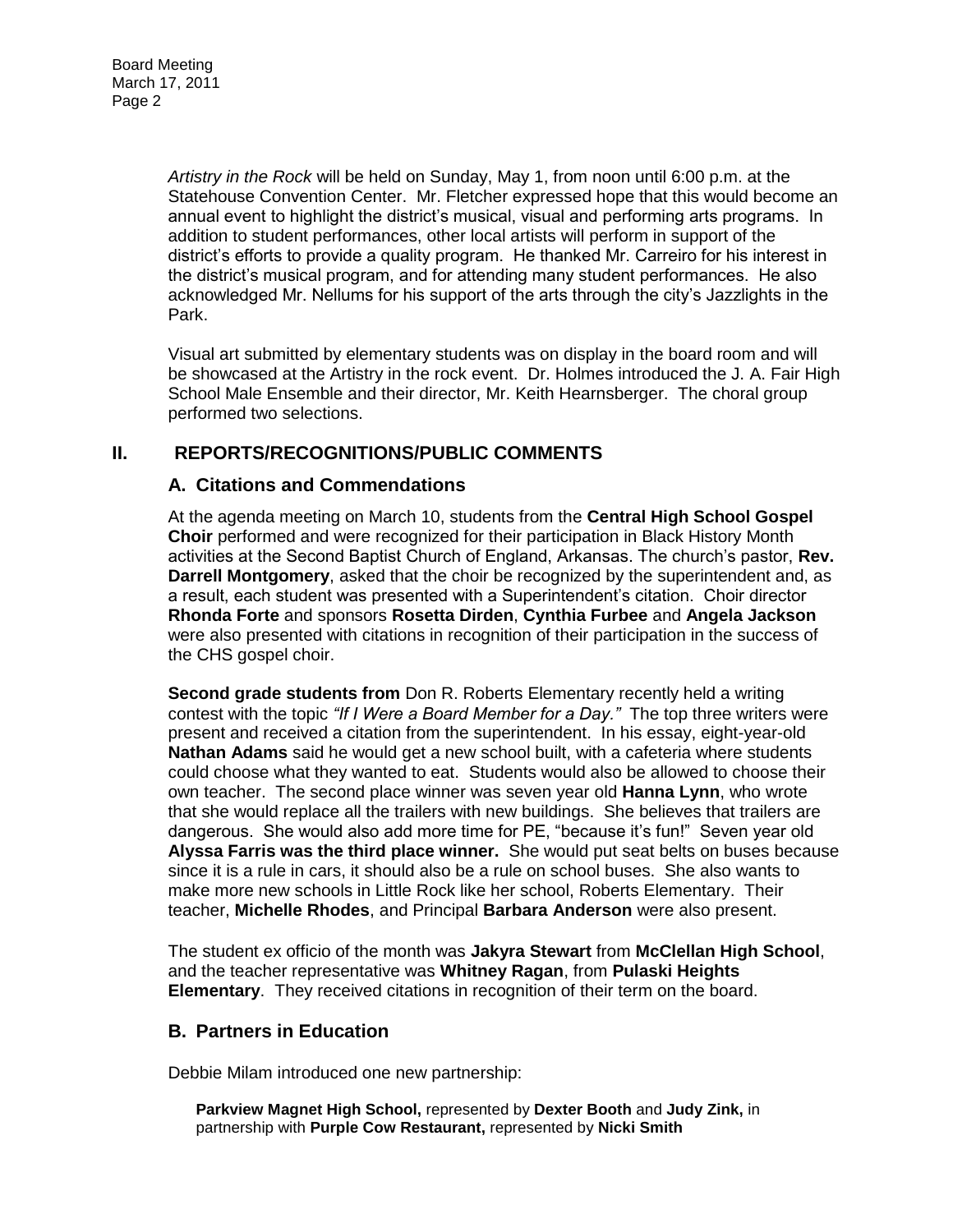Dr. Mitchell moved to accept the new partnership; Ms. Curry seconded the motion and it **carried unanimously**.

### **C. Remarks from Citizens**

**Robert Brown** addressed the board regarding a complaint he previously filed with the superintendent's office. He reported visiting with district administration and with staff members in the office of Central High School. He referred to the student handbook and suggested that there were different rules enforced at Central regarding parents visiting students in the classroom. He asked for the board to intervene.

**Kristy Mosby** introduced herself as a teacher in the LRSD. She announced that she felt compelled to speak on the topic of employee bonuses from the federal jobs fund. She had been informed the board had agreed to pay teachers \$1,000 and non-certified staff \$500, and she believed the board was going back on a previous commitment to pay these amounts to employees.

**Linda Umerah** also addressed the board regarding the bonus payment which was on the agenda for a vote later in the meeting. She asked the board to consider the long and continued history of cooperation and mutual respect between the teachers and the board and administration when making their decision on how to vote.

**Teresa Gorden**, vice president of the LREA, also discussed the payment of bonuses from the jobs bill funds. Although she stated belief in fairness, she also stated that the decision on the amounts to be paid should have been made at the bargaining table where the original amounts were discussed and negotiated in good faith.

**Carrie Stewart** read from notes written by Peggy Nabors. In part, she stated "Negotiations are best when there is trust between the parties. That sense of trust is honored where administration and the labor union have collaboration." The comments were based on the same concerns expressed by other speakers.

**Anika Whitfield** reported that she had attended two of the superintendent search forums held last week. She expressed concern that the consultants were limiting the input and not including community concerns specific to the needs of the children in the LRSD. She stated that the new superintendent should have clear and specific goals, and that enough time should be allowed in which to achieve those goals. Some of the concerns she noted were with the history of the brief terms for superintendents in the LRSD, student assignment issues, the difficulty getting children reassigned from low achieving schools, and the quality of education provided in all schools in the district.

## **D. Donations of Property**

The board was asked to approve the receipt of recent donations to the district. Student ex officio Jakyra Stewart read the list of donations. Mr. Armstrong made a motion to approve the donations; Ms. Curry seconded the motion and it **carried unanimously**.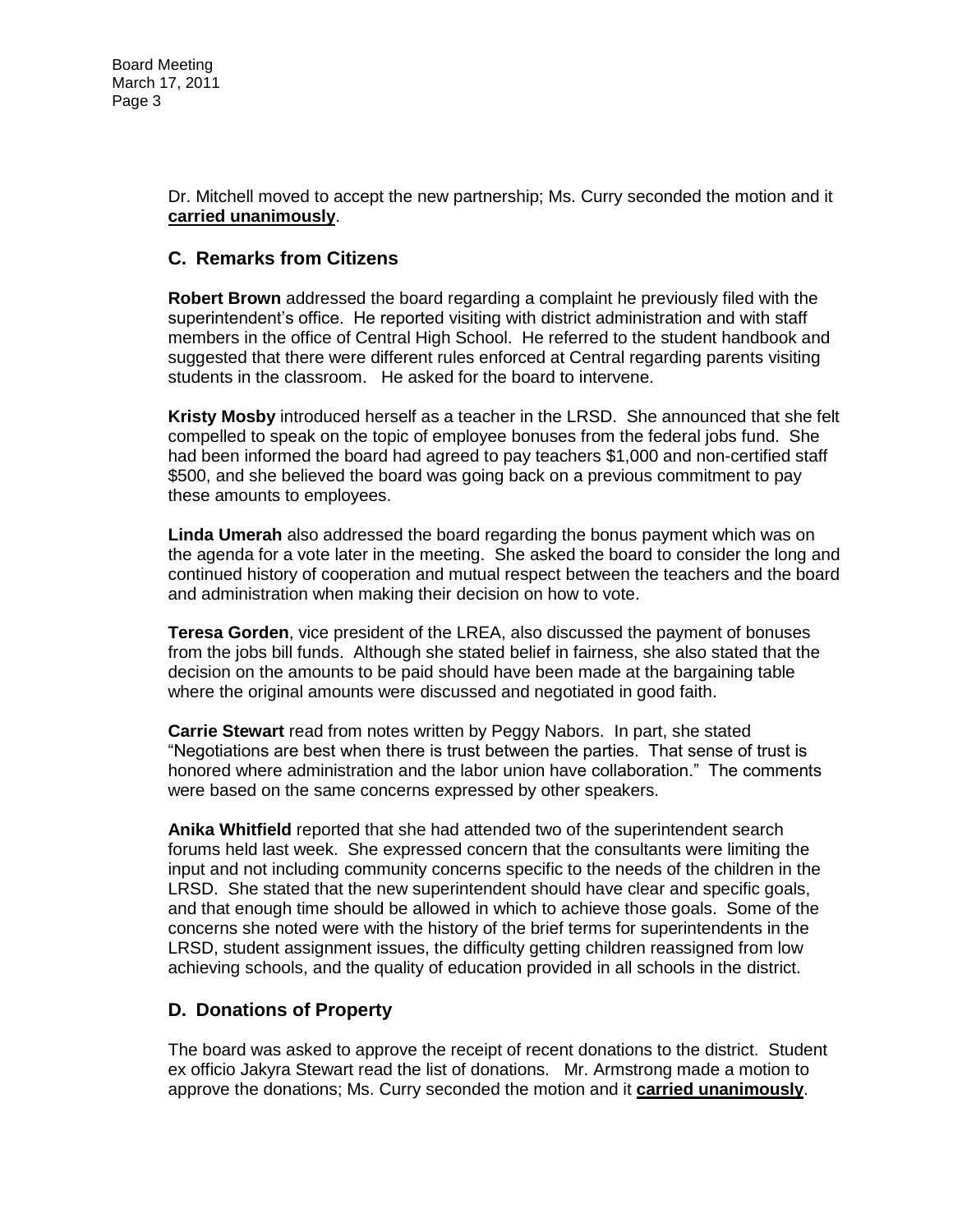#### **SCHOOL/DEPARTMENT ITEM DONOR** Hall High School **Hall High School** Two computers with monitors valued at \$400.00 UALR / Dr. Kristin Mann Mabelvale Elementary School Eight winter coats valued at \$400.00 Two \$100.00 gift cards for teachers to purchase classroom supplies Baseline Church of Christ Walmart – Baseline Mabelvale Middle School | \$50.00 cash for student lunches | Correna Hampton Western Hills Elementary School Selmer CL300 clarinet, valued at \$220.00 to the music classroom Mr. & Mrs. Michael Stewart

#### **DONATIONS**

## **E. Little Rock PTA Council**

No report.

## **F. Little Rock Education Association**

**Cathy Koehler** reported that she was pleased and hopeful regarding the Middle School Task force meetings. She then expressed concern regarding the relationship between the board and the union and stated that she was "upset" that the board voted to spend money on a strategic plan but then financially penalized district employees.

She read information from school districts across the state regarding how they were spending the jobs fund monies. She distributed a copy of the tentative agreement which included the 1.5% salary increases, the increases for payments of medical insurance premiums, and the tentative amounts for distribution of \$1,000 bonuses to certified employees. It was her belief that that the statement referencing the jobs bill money was part of the negotiated salary agreement and that for the board to vote otherwise was a breach of trust. She promised to call an all member general meeting to address this topic so that employees will understand this is a lack of communication between the union and the school board.

## **III. REPORTS AND COMMUNICATIONS**

#### **A. Remarks from Board Members**

**Dr. Mitchell** commended Kay Rainey and the parent institute planning team for the successful programs held on the previous Saturday. Dr. Mitchell reported that she had attended and encouraged others to take advantage of information available to help their children prepare for the upcoming tests. She noted there were instructional workshops on how to access Edline, and on the prevention of bullying.

Dr. Mitchell also introduced Judy Hall from Promise Neighborhoods and commended her for the work they are doing in our district.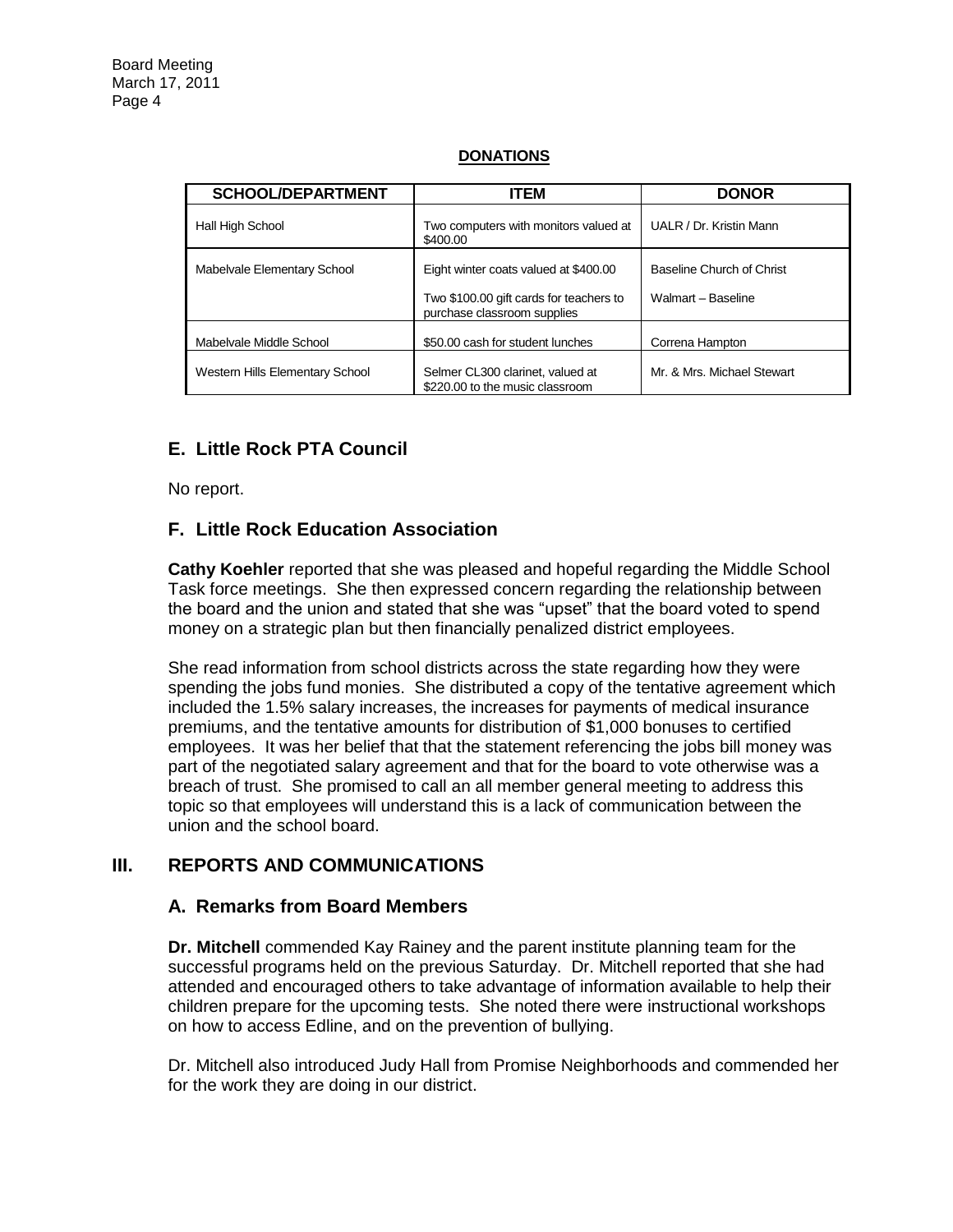**Mr. Nellums** thanked Ms. Whittaker for inviting him to visit her classroom at Henderson Middle School. He congratulated the Parkview boys basketball team for winning the state basketball tournament in Hot Springs, and noted the Parkview girls team placed second in the competition.

Mr. Nellums addressed issues regarding fairness and being respectful to each other, and expressed concerns about whether all students have the opportunities they deserve. He encouraged development of solutions that are workable for all when addressing achievement and instruction of the students we serve. He noted that students, Black students in particular, are failing at all levels, but especially at the middle school level.

**Ms. Curry** commended the reading recovery program and reported that she had visited a classroom where a professional development activity was taking place. She stated belief that preparing students to reach proficiency before third grade required critical professional development strategies for teachers. She reported that she had visited with Otter Creek Elementary parents regarding the enrollment at Otter Creek, specifically the over capacity numbers for Pre-kindergarten classes.

Ms. Curry also responded to negative comments and emails regarding payment of the salary bonus. She promised to consider all the comments, but wanted the audience to know that the board would vote in favor of what each individual believed to be in the best interest of all groups of employees. Although there had been some misunderstanding and disagreement, she promised to do what the board was required to do to be fiscally sound.

**Mr. Adams** reported that he had visited Felder and Hamilton campuses, and had also been to J. A. Fair, Central, and M. L. King Elementary Schools. He congratulated the EAST lab students who participated in the statewide EAST competition from Dunbar and Forest Heights Middle Schools and Roberts Elementary.

Mr. Adams also stated he was eager to see the results of the community forums conducted by the search consultants. He believed there was quality communication, and positive discussion surrounding the various topics which are important to our community. He specifically touched on the controversial communications and comments directed to the board regarding the jobs fund payment, stating he didn't believe this to be an issue worthy of such great acrimony. He stated the intent for the funds was to benefit the employees who had been most negatively impacted by the current economic difficulties.

**Mr. Carreiro** also congratulated the Parkview and Hall boys basketball teams for their showings in the statewide tournaments. He applauded the teamwork exhibited by our school athletic teams. He also commended the drama students from Central High for their spring performance of *44 Plays for 44 Presidents*. He attended, met the author, and expressed appreciation for the meshing of drama and history through this play. He also commended Parkview and Fair students for their participation with college students in musical performances at the Robinson Center. He closed by thanking community members who participated in the superintendent search forums.

**Mr. Armstrong** congratulated Parkview and Hall for winning the state championships. He also commended the Parkview women's basketball players for making it to the finals and finishing in second place.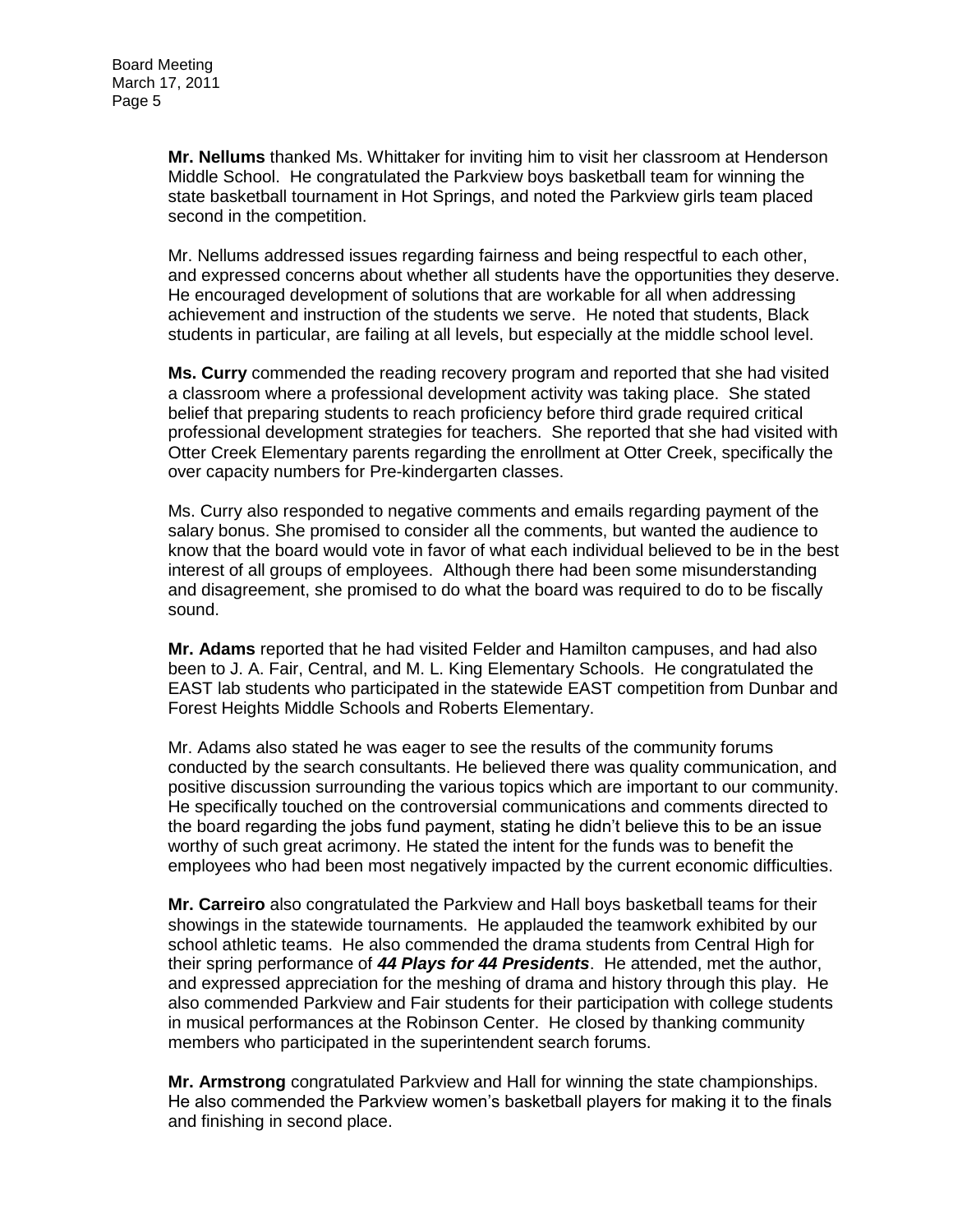Mr. Armstrong also commented on the discussion and comments regarding salaries, negotiations and bonuses. He specifically spoke to the "trust factor," noting that the biggest factor to consider in the LRSD is the love of students. "We, as a district, need to roll up our sleeves, wake up and get the job done whether you have children in school or not." He encouraged involvement in the schools to help mold the future, and he encouraged those who spoke to go above and beyond to educate our students.

## **B. Report: McPherson & Jacobson on the Superintendent Search**

Ms. Fox introduced Tom Jacobsen and Loe Dunn from the McPherson & Jacobson Executive Search Firm. They reported on the information collected from the stakeholder input sessions and provided a brief overview of all comments made during the 27 forums. A copy of the written summary report was provided for each of the board members and a copy will be posted on the LRSD website.

The board took a brief recess to provide input to the consultants regarding the development of interview questions. Ms. Dunn provided a list of suggested questions, and board members were given an opportunity to review those or to provide additional questions for inclusion in the interview.

The consultants will continue to review the applications, check references and backgrounds and will review the applicants with the board on April 25. . Interviews were tentatively scheduled for the week of May  $8<sup>th</sup>$ . Each candidate will participate in a forum with representatives of the various stakeholder groups, and will also hold a separate session with the student representatives.

## **C. Legal Update**

No report.

## **D. AdvanceED District Accreditation**

At the agenda meeting on March 10, 2011, Mr. Glasgow explained briefly the process to be expected with the AdvancEd accreditation review. As part of that review, one-on-one meetings with individual board members are required by the team on Monday, April 18<sup>th</sup>. On Wednesday, April  $20<sup>th</sup>$ , they have asked for a special board meeting to report the findings from the visit. Mr. Glasgow noted this will be the first time the LRSD has gone through the district accreditation process. Preparations are underway for the accreditation team members to review information and visit with individuals and groups of district employees.

At this meeting, Mr. Glasgow reviewed the information presented previously and responded to questions from the board.

## **E. Update: Community Truancy Board**

Dr. Dennis Burrows reported to the board on the truancy committee's work to develop a job description for a new districtwide truancy coordinator. He reported that Sandy Becker was assisting with creation of the job description, and would assist the truancy board on an interim basis to determine what responsibilities will be required of a truancy coordinator.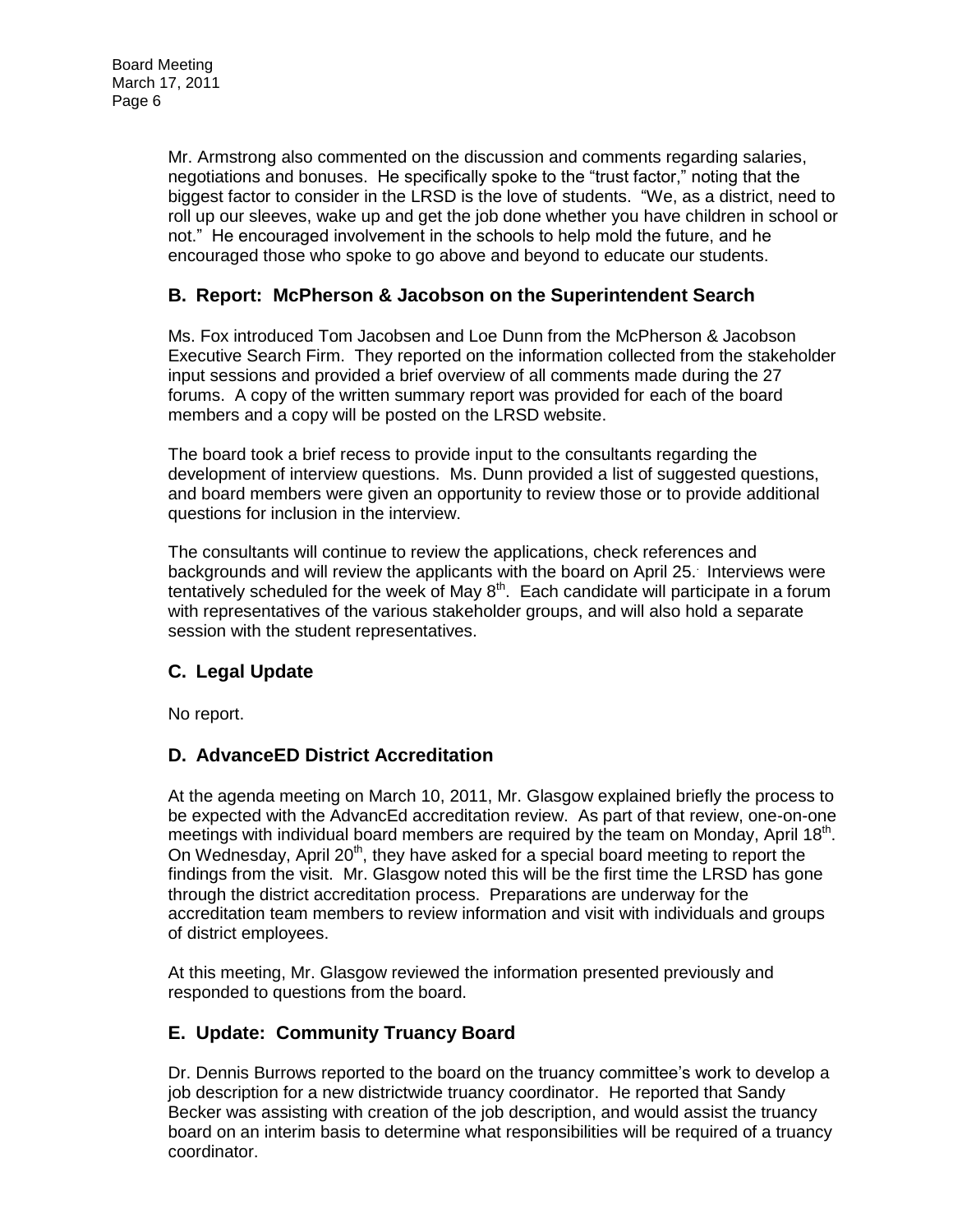Mr. Becker will submit a proposal for the board to consider as an amendment to his current job responsibilities for the period of time he will work as the truancy coordinator.

Dr. Burrows also briefly reported on technical issues with the district's computer system when attempting to interface with the city of Little Rock's computer systems. A trial run has been done with the system at Central High School. In addition to city and district staff, caseworkers from the juvenile courts system have encountered difficulty tracking information from the district as relates to the coordination of information among all the agencies that deal with truancy. Additional reports will be made to the board as necessary.

# **F. Middle School Task Force**

Mr. Babbs briefly reported on the recent meeting of the Middle School Task Force. The PRE department provided an initial survey document to be used to gather parent input from current  $5<sup>th</sup>$ ,  $6<sup>th</sup>$ , and  $7<sup>th</sup>$  grade parents. The committee members reviewed the survey and provided comments and suggestions. *Parent Link* and the LRSD website will be utilized to gain responses to open ended questions. It was noted that the middle school principals are actively involved in the committee meetings and provide their perspective on the middle school experience. Mr. Adams asked that  $8<sup>th</sup>$  grade parents be included in the survey to provide their input on experiences with LRSD middle level education. The survey is targeted to go home the end of April.

## **G. Artistry in the Rock**

Artistry in the Rock will be held on Sunday, May 1, 2011 at the Statehouse Convention Center. A more detailed presentation was made earlier in the meeting.

## **H. Update: Student Registration / Enrollment Report**

Dr. Holmes reviewed information provided by the student registration office regarding the current student enrollment. As of the date of this meeting, 25,560 students were enrolled. It was noted that the count is fluid and changes day by day as students enroll or register in other districts. The report provided in the agenda did not have a full accounting of the pre-K enrollment or a full listing of magnet and transfer students.

Ms. Fox noted that 120 students had returned to the district from the closed Urban Collegiate Preparatory Charter School. That number represented about half of those who had been enrolled at UCPC. The student registration office will be open during the week of spring break for parents who want to wait until after spring break to re-enroll their children.

Mr. Glasgow responded to a question from Ms. Curry regarding the testing for students who enroll during this time in the school year. He reported that they are required to test, but that their scores are not reflected in the final reports for the LRSD. For students who are mobile, the scores go back to the school where they were previously enrolled.

## **I. Internal Auditors Report**

Mr. Becker's report was provided as part of the board's agenda.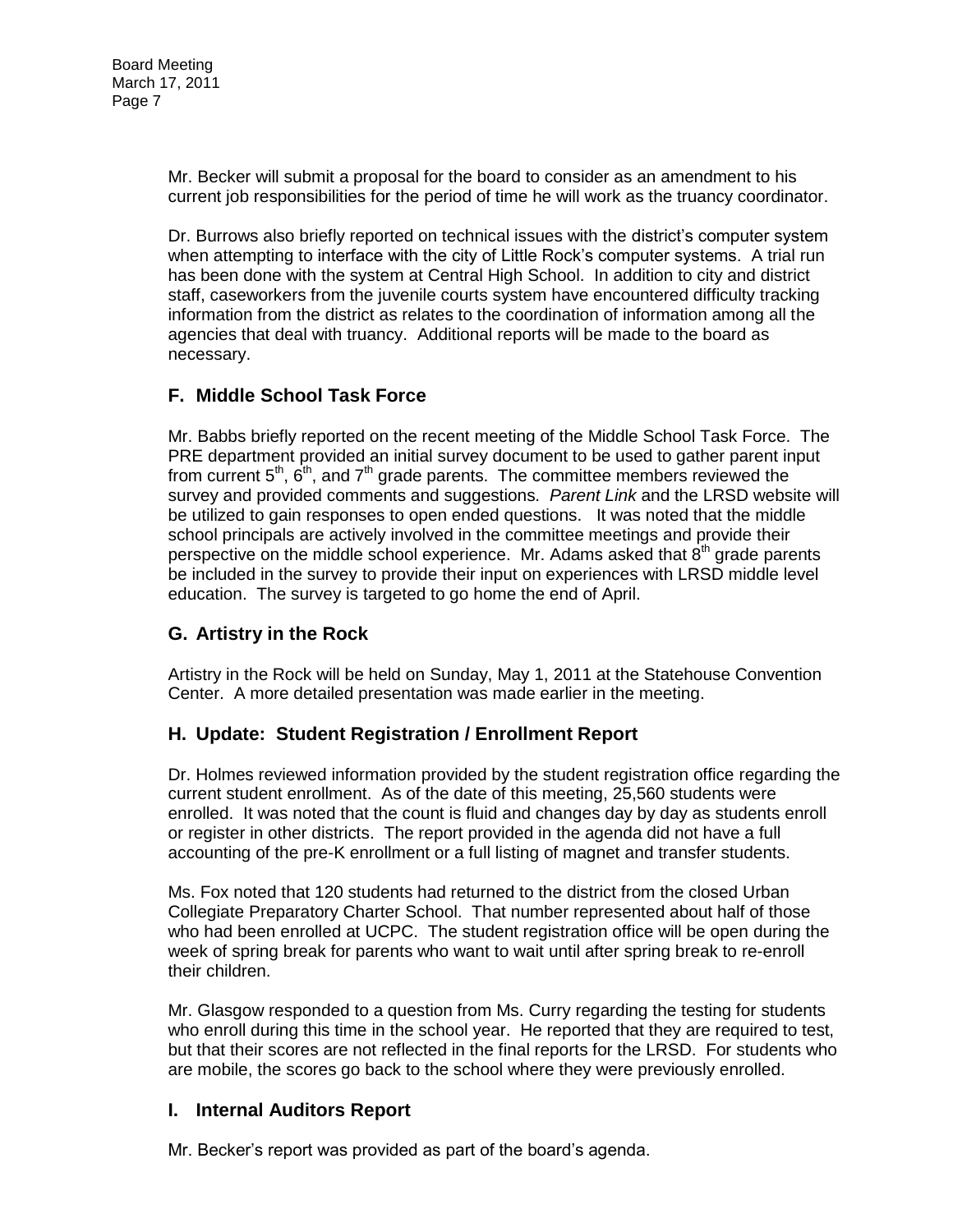## **IV. APPROVAL OF ROUTINE MATTERS**

## **A. Minutes**

Minutes from the regular board meeting held on February 24, 2011 were presented for review and approval. Mr. Armstrong made a motion to approve the minutes as presented. Mr. Adams seconded the motion and it **carried unanimously**.

# **V. EDUCATIONAL SERVICES**

## **A. Elementary Literacy Textbook Adoption K – 5**

The board received a recommendation from Karen James for the Elementary Literacy Textbook Adoption for K – 5. Seven different classroom based series were considered and thoroughly evaluated under the terms of the district's textbook adoption process. The Houghton Mifflin series was recommended and was on display in the superintendent's office. Dr. Mitchell moved to approve the recommendation; Mr. Nellums seconded the motion, and it **carried unanimously**.

## **B. U. S. Department of Education Grant Submission: Improving Literacy Through School Libraries**

The administration presented a recommendation from Linda Young to submit an application to the U. S. Department of Education for an Improving Literacy Through School Libraries grant. Ms. Young reported that this would be the fourth submission for the LRSD and would provide funds to purchase new library books and resources at Chicot, Brady, and McDermott Elementary Schools and at Cloverdale, Forest Heights, and Mabelvale Middle Schools. This proposal offers 5 competitive points for low achieving schools and the selection process is highly competitive. Funding will also include technology and after school resources in the range from \$250,000 to \$350,000.

Dr. Mitchell commended Ms. Young for the writing of this and other grants and offered a motion to approve the submission. Mr. Armstrong seconded the motion and it **carried unanimously**.

## **VI. SCHOOL SERVICES**

## **A. Felder Alternative Learning Academy**

At the agenda meeting on March 10, 2011, Mr. Babbs reviewed options being considered for the continued operation of Felder Academy and the provision of services to students who attend school at the Felder and Hamilton sites.

He offered a recommendation to submit a request to the Arkansas Department of Education requesting they rescind the charter for Felder for the 2011-12 school year. If the request is approved, the administration will return with a more detailed request for modifications in the operations of these two campuses.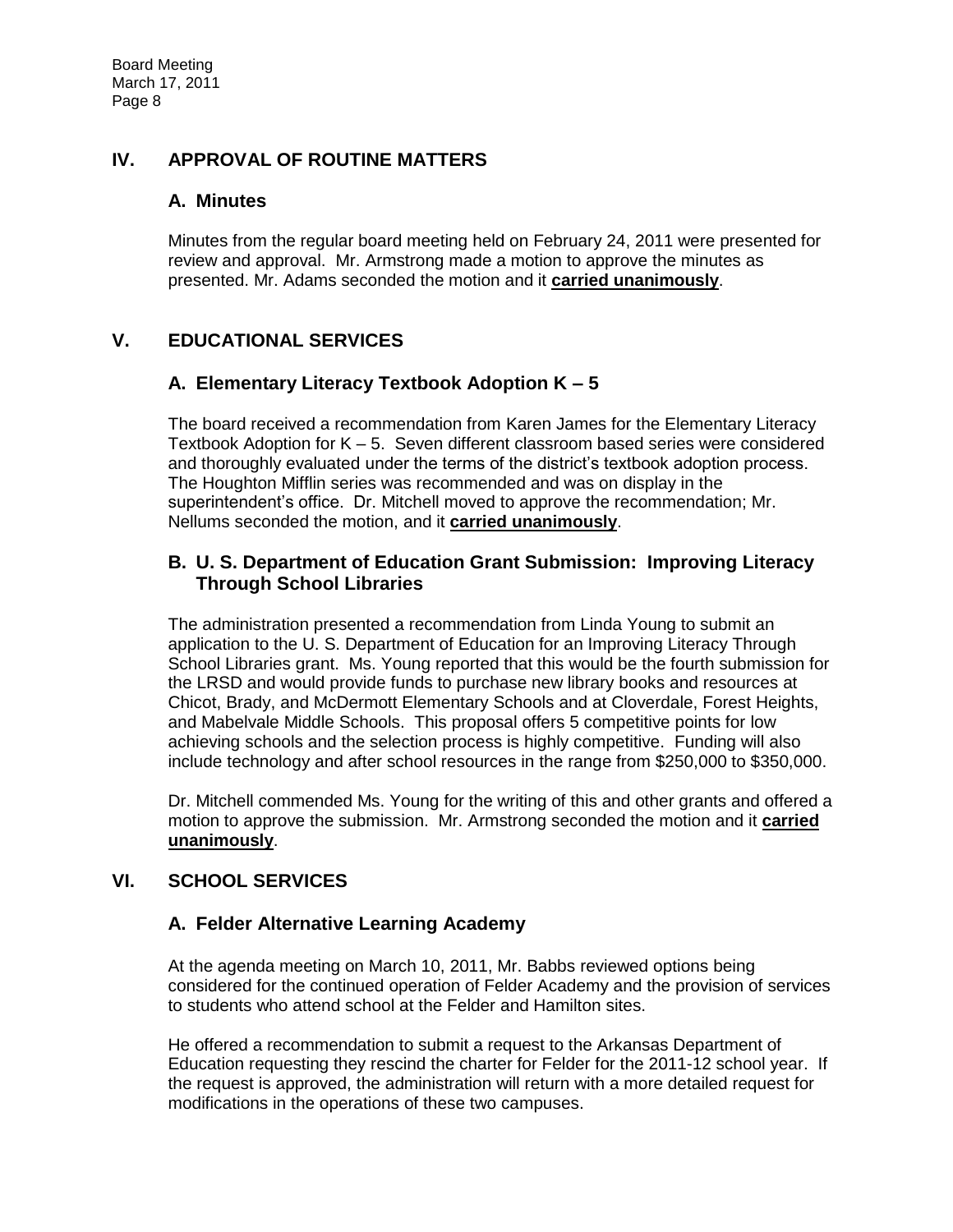Mr. Carreiro made a motion to approve the submission of the request to the ADE and to proceed with implementing Option 2 if the ADE approves rescinding of the charter. Mr. Armstrong seconded the motion.

Under Option 2, students in grade 6 - 8 would attend the Felder Campus; students in grades 9 – 12 and residential treatment students would attend Hamilton. After additional discussion, the motion **carried unanimously**.

## **VII. HUMAN RESOURCES**

### **A. LRSD Proposal for Disbursement of the Education Jobs Fund Allocation**

The administration made a recommendation to disburse a non-recurring \$750 per employee bonus to all certified and classified staff, with the exception of CARE employees who work part-time in before and after school programs. These funds are made available through the Federal education Jobs Fund Program. Once the bonuses are paid, if funds remain from the jobs bill there will be a recommendation to extend some of the positions that have been funded with NSLA funds.

At the agenda meeting, options for distribution of the funds available were discussed at length. As required under state statute, any non-recurring salary payments made to school-based certified staff must be made also to other certified personnel. There was a great deal of discussion at the agenda meeting and over the week between meetings whether the amounts would be different for certified and non-certified personnel, possibly \$1,000 to certified staff and \$500 to non-certified.

Mr. Bailey was present to respond to questions from the board, especially related to the contention from union leaders that the administration had agreed to the \$1,000 and \$500 payouts as part of the negotiated agreement. Mr. Carreiro asked specifically if this was a different proposal from one previously recommended by the administration.

Dr. Holmes responded that the board had not had a recommendation from the administration on this issue prior to the one on the table at this time. At the previous meeting there was discussion about \$1,000 and \$500, but Dr. Holmes reiterated this was his first recommendation to the board regarding the bonus.

After additional discussion and questions from the board, Dr. Holmes responded regarding the negotiated agreement. The agreement was to pay a 1.5% salary increase to all employees and an increase to the medical insurance for some employees. The issue of the jobs fund bonus was not part of the negotiated agreement, and it was not part of the board's vote to approve the salary increase. The team had a mutual agreement regarding the disposition of bonus funds, which was that the issue would be brought before the board as a proposal for review and discussion, and a vote for the board to decide.

Ms. Curry made a motion to approve the administration's recommendation to pay \$750 to all employees. Mr. Adams seconded the motion.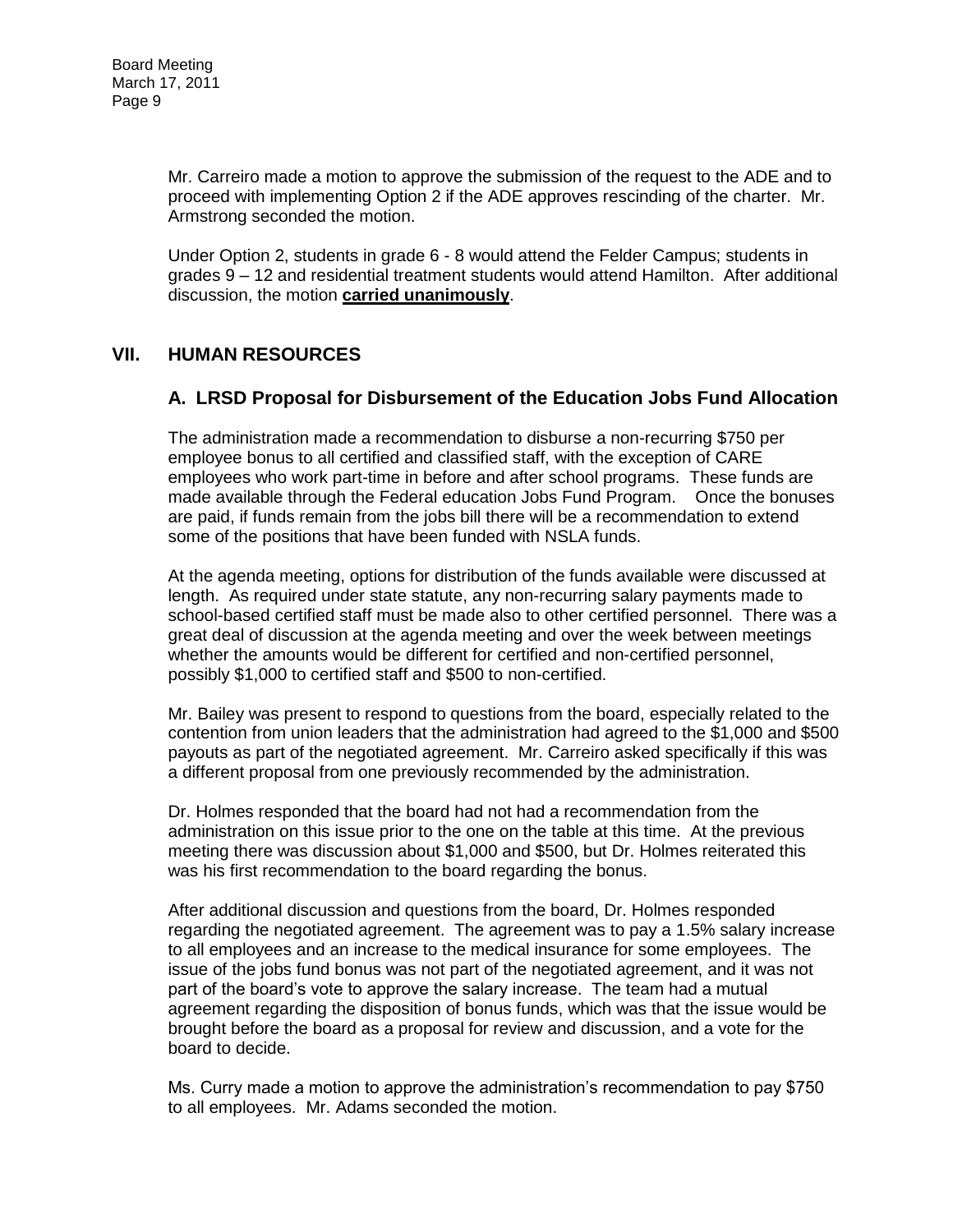Prior to the vote, Mr. Carreiro suggested amending the motion and changing the amount of the bonus to \$1,000 for school level certified, and \$500 to classified staff.

He expressed displeasure in having to decide between upholding the collective bargaining process and supporting the administration in their recommendation. He then moved to amend the motion to pay \$1,000 to school level certified staff and \$500 to classified staff. Dr. Mitchell seconded the motion to amend.

Ms. Fox stated that she didn't like the general idea of the jobs fund money and payment of a "gift" of taxpayer dollars. The fund's intent was to support schools and districts where cuts had been made to the staffing or salary, neither of which applied to the LRSD. The idea that this "gift" is causing such disagreement among the staff is unpleasant.

Mr. Adams spoke in support of the original motion stating that the money should be granted to those employees who make the least in salary and who had been most affected by the recession. He felt the current availability of funds was a one time opportunity to assist the employees who need the funds most. Some of the emails he received were very negative, and he wanted to object publicly to the comments suggesting the board was insulting the teachers by splitting the bonus evenly across all employee groups. He said dividing the funds evenly makes the most sense for this one time, and it will make a bigger difference to the people on the lower end of the salary scale.

On Mr. Carriero's motion to amend the motion, the **motion failed 3–4**. Ms. Fox, Mr. Carreiro and Dr. Mitchell voted in favor. Mr. Adams, Mr. Armstrong, Ms. Curry, and Mr. Nellums, voted no.

The motion on the original motion to pay \$750 per employee **carried 5-2** with Mr. Nellums and Dr. Mitchell voting no.

## **B. Personnel Changes**

Routine general personnel changes were printed in the board's agenda. Dr. Mitchell made a motion to approve; Mr. Adams seconded the motion and it **carried unanimously**.

#### **C. School Calendar, 2011-2012**

The proposed calendar for student attendance days was presented for the board's review and approval. Mr. Hartz reported that this year's legislature approved an Act which will allow Arkansas school districts to start school before August  $19<sup>th</sup>$ . This year, the administration recommended beginning school on August 15<sup>th</sup>. The calendar will also reflect four inclement weather days at the end of the school year, which will not be attendance days if there are no school days lost to severe weather conditions.

Mr. Hartz also noted that the fall semester will be complete before the winter break and spring break will be the same week across the state. Ms. Curry moved to approve the proposed calendar. Mr. Armstrong seconded the motion and it **carried unanimously**.